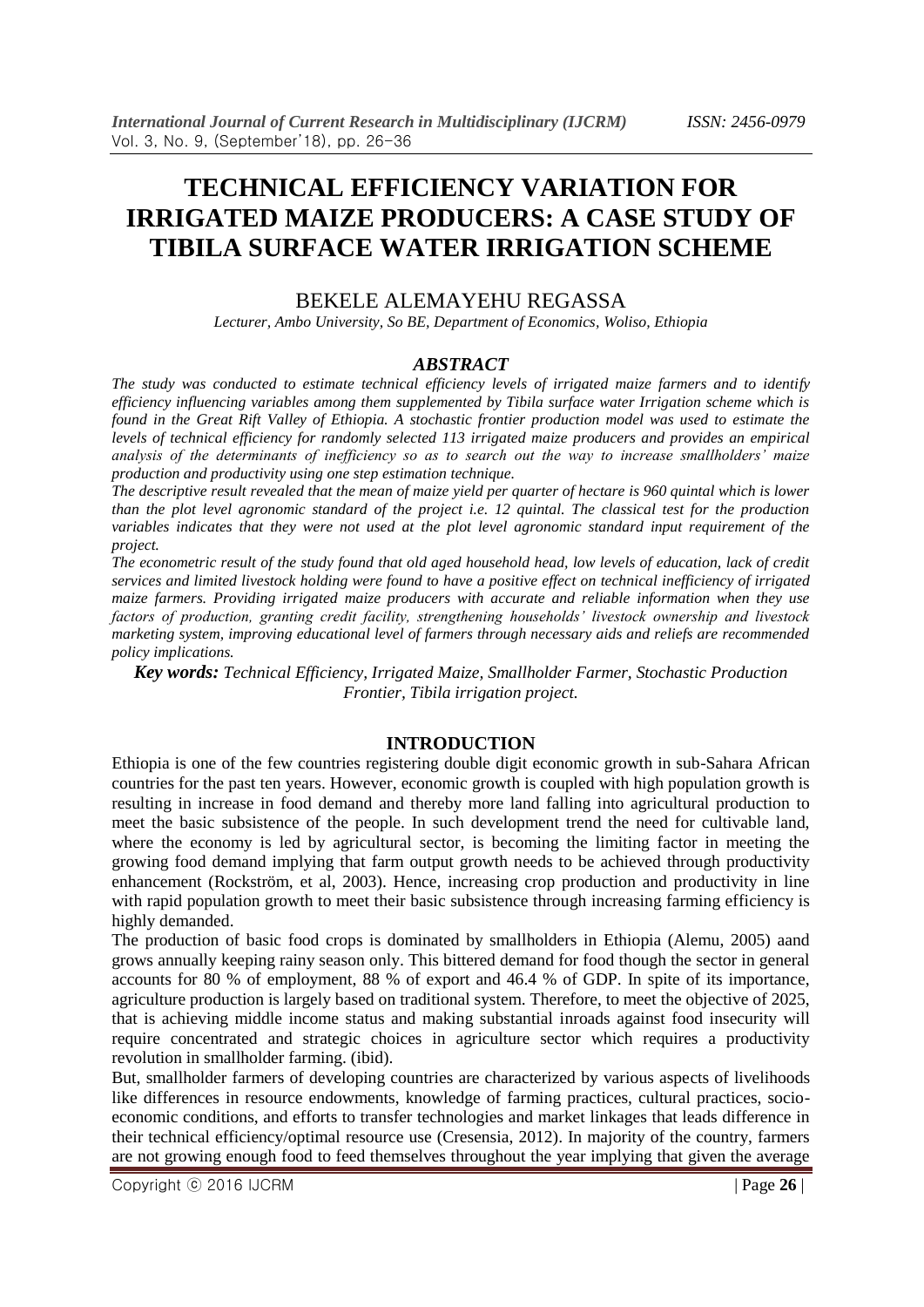land holding size, farmers are producing at a very low productivity (Fitsum, 2003). So, knowing levels and determinants of farmers' technical efficiency has paramount implications for country"s choice of development policies and strategy (Zenebe et.al, 2005). This can be realized by having sufficient knowledge and understanding on the determinants/sources of the smallholder farmers' technical efficiency variations particularly those of supplemented by development intervention projects since most of the time they were the most needy segment of the society.

In light of this ,the study was motivated to have sufficient knowledge and understanding on the determinants of the smallholder farmers' technical efficiency variations at crop level particularly for irrigated crop since it is believed to be instrumental for policy design and formulation on development intervention projects. But till today there is no empirical works that has been undertaken to estimate technical efficiency levels of lowland smallholder farmers supplemented by development intervention projects with a purpose of identifying ways of improving their efficiency. Thus, understanding the technical efficiency of smallholder development intervention beneficiary farmer is an important issue for both academic and development planners.

## **STATEMENT OF THE PROBLEM**

Obviously speaking, productivity of irrigated maize at farm level is still low for the majority of Ethiopian smallholder farmers even if the government supports them through many aspects like canal construction. This was reasoned out as poor farmers" Perception towards new technologies, poor targeting of policy makers and research institutions to deliver appropriate and demand driven technologies. Although most research outputs (technologies) are superior in terms of enhancing productivity and economic return, there might be some exceptional cases where the new technologies may not be compatible to the farmers' situations.

Studies carried out by Susan Chiona, (2011); Msuya et al, (2008); Oyewo and Fabiyi, (2008) Ephraim, (2007); Joachim (2005) and Tsegaye and Ernst, (n.d), shows that smallholder maize productivity varies due to the fact that most smallholders do not practice high-yield farming methods such as use of chemical fertilizers, improved seeds and agrochemicals due to the high costs of agricultural inputs and services. None of these studies have been able to address variation in productivity among smallholders" irrigated maize farmers which might be due to management factors or efficiency gaps really relies on these technologies or not. In the study area maize production has remained highly variable ranging between 6qts/ha to 36 qts/ha. However, maize is still the dominant staple food contributing basic subsistence and filling lees sly commercial need of smallholder farmers i.e. the beneficiaries of Tibila irrigation project<sup>1</sup>.

A study by Nega and Simeon, (2006) in Central Ethiopian Highlands and Bamlaku et al (2010) in East Gojjam confirms that farmers training can improve farm household production efficiency bringing substantial productivity gains. However, these studies lacks in identifying whether the farmers problem relies on specific food crop level or not. Similarly, a study by Shumet (2012) and Endrias et al (2010) shows that access and better use of modern agricultural technology and agricultural inputs have significant effect on production and productivity by enhancing efficiency gain. But, provision of improved agricultural technology is a supply side issue for smallholder farmers, understanding end users capacity and demand to adopt the technology will have immense contribution in explaining the problem of productivity and technical efficiency, particularly for farmers under consideration. Therefore, identification of sources of technical efficiency variation and estimating the level of technical efficiency of smallholder irrigated maize producers of Tibila surface water irrigation scheme is the main motive of this study.

Since most of development interventions are targets the most needy segment of the society, the effort to enhance productivity and efficiency is expected to have a far reaching impact in bringing livelihood improvement. In view of this, the study is motivated to assess those factors which have important policy implications for poor and marginalized farmers living in the Great Rift Valley with

<u>.</u>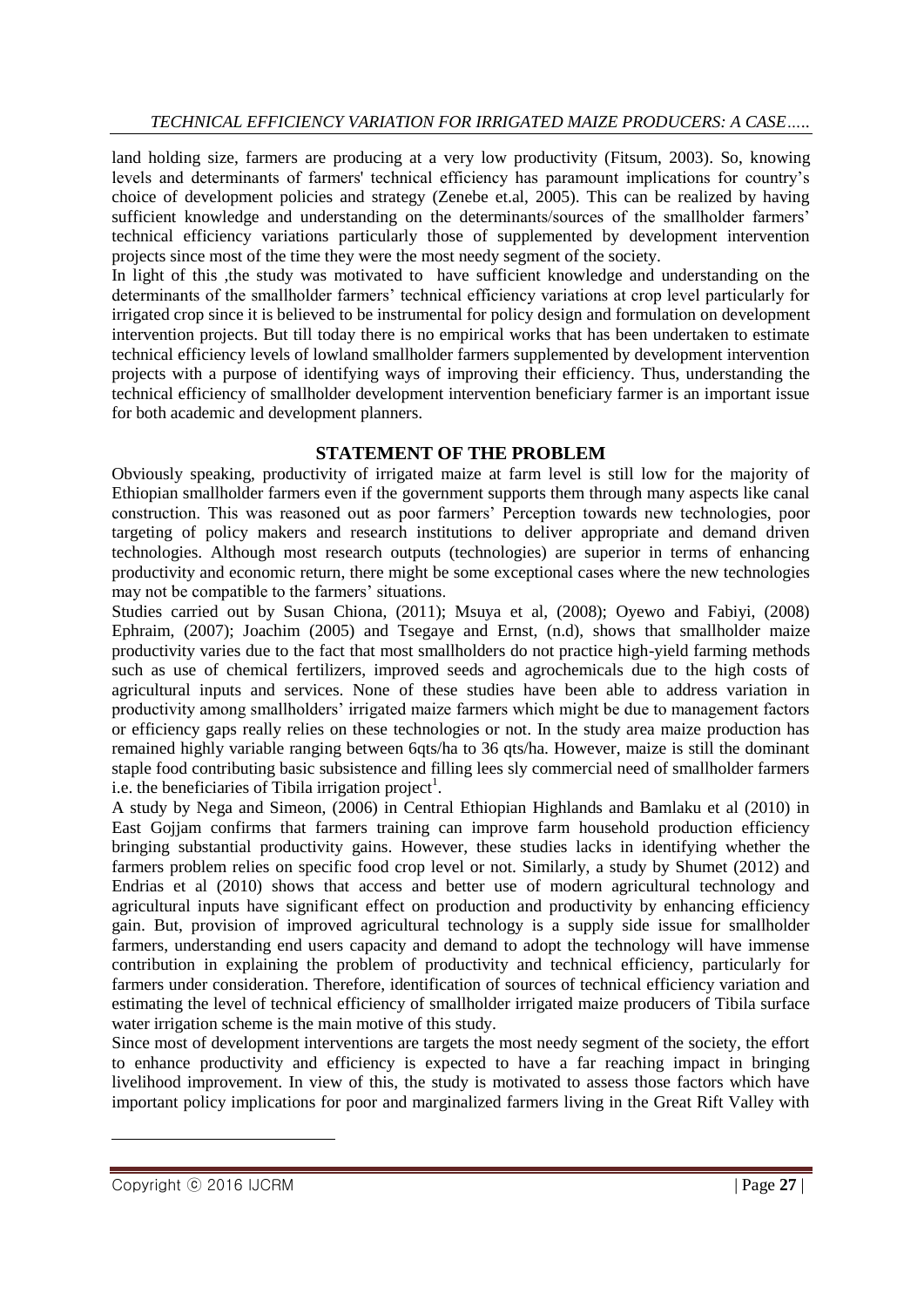particular emphasis on their technical efficiency variation in maize production. Therefore, the policy recommendations drawn from these empirical works to address sources of technical efficiency variation and inefficiency are more relevant to the conditions of the lowland area smallholder farmers where the study tries to concentrate.

## **OBJECTIVE OF THE STUDY**

#### **General objective**

The general objective of this study is to estimate technical efficiency variation and identify efficiency influencing variables in irrigated maize production for smallholder farmers supplemented by Tibila surface water Irrigation scheme.

#### **Specific objective**

- To estimate Technical Efficiency level of smallholder irrigated maize farmers.
- To investigate the determinants of technical inefficiency of irrigated maize producers in the area.
- $\checkmark$  To give baseline information on the sources of Technical Efficiency variation to the government for early intervention.

#### **METHODOLOGY OF THE STUDY**

The study was conducted in Sire and Jeju districts of Arsi Zone, Oromia Regional State. Both Primary and secondary sources of data were used. Primary data was collected using Multi-stage sampling procedure to select 113 sample units. First, Sire and Jeju districts were selected purposively since project is fully operational in these districts. Second, three peasant administrations: Koloba Hawas from Sire and Huruta Dore and Alaga Dore from Jeju who are supplemented by the project were selected purposively. Third, a sample of farm household (unit of analysis) was selected randomly by the enumerators from each peasant associations. After the data collection was completed, information was compiled for data processing and was analyzed using a computer software program called FRONTIER-4.1.version computer program.

In order to identify factors that impede the capacity of farm households not to reach their productivity potential, the stochastic frontier model (SFM) which was independently proposed by Aigner et al. (1977) and Meeusen and van den Broeck (1977) is applied for analysis of data. Technical efficiency (TE) can be estimated using one- or two-step approaches. Taking the limitations of two-step approach in to account, one-step approach is used in this study.

Following the prime work of Aigner et al (1977), Cobb-Douglas stochastic production function for cross-sectional data set can be specified as follows;

## $\overline{Y}$  = f(Xi, Bi) $e^{\varepsilon_i}$

Taking the natural logarithm of the already specified Cobb-Douglas production function we can reach on the following linear production function which is easily estimable.

$$
\ln Yi = \beta_0 + \sum_{n=1}^{5} \beta_n \ln X_{ni} + \epsilon_i
$$

Because, natural logarithm for constant number can give us a constant number i.e. ln (A) =βo and natural logarithm for 'e' is one. An alternative Log-quadratic (translog) stochastic production frontier model can also expressed as follow;

$$
\ln Yi = \beta_0 + \sum_{n=1}^{5} \beta_n \ln X_{ni} + \sum_{n=1}^{5} \beta_n (\ln X_{ni})(\ln X_{ni}) + \varepsilon_i
$$

Where  $ln =$  natural logarithm and  $n = 1, 2, \ldots, 5$  $Y_i$  = Amount of maize harvested for  $i<sup>th</sup>$  farmer expressed in quintal.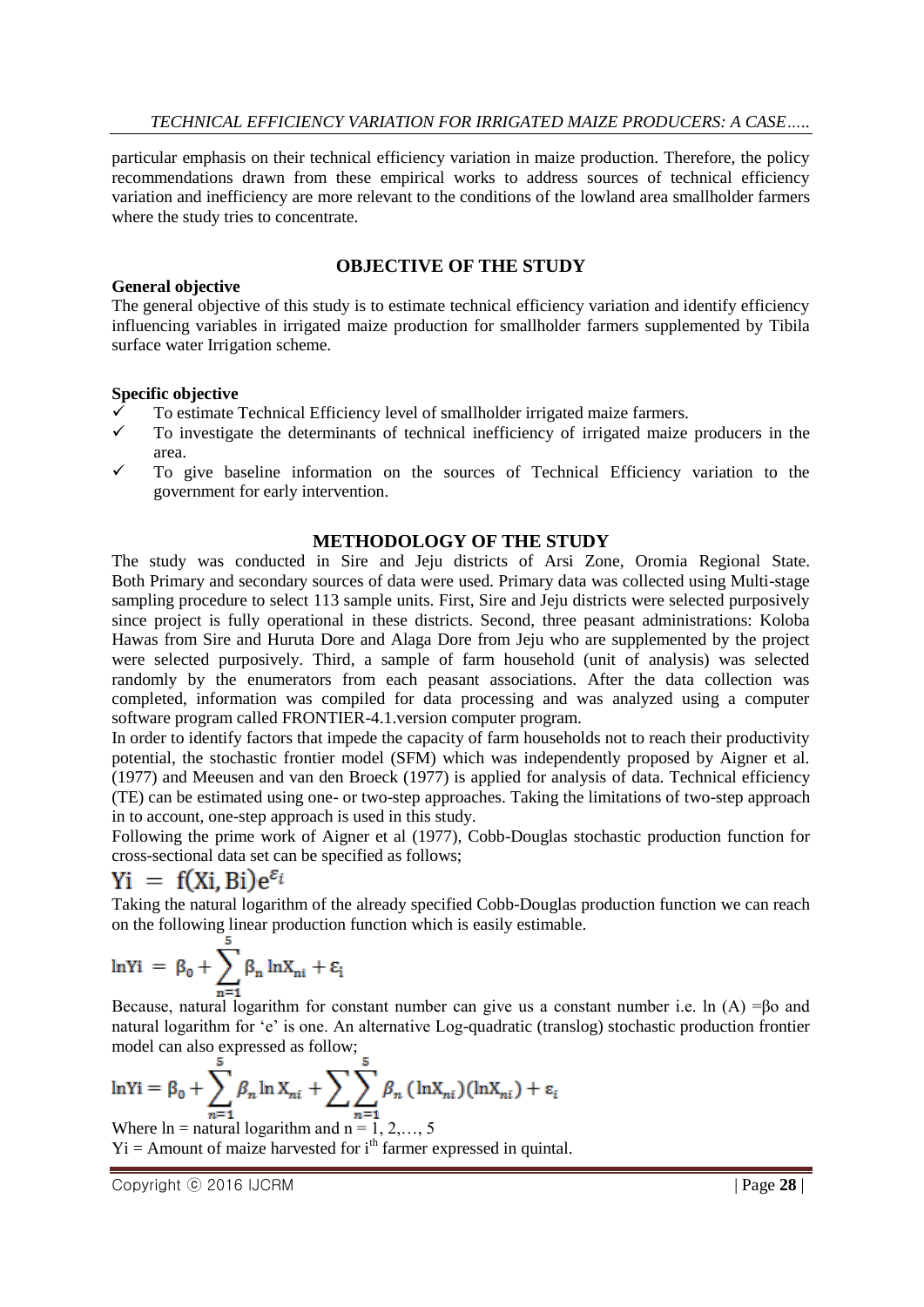$X_{ni}$  =vectors of traditional inputs used for the production of irrigated maize

 $\beta'_n s$  = unknown parameters to be estimated

 $\varepsilon_i$  = composed error term i.e.  $\varepsilon_i = v_i - u_i$ 

 $v_i$  = represents factors outside the control of the smallholder maize producer.

 $u_i$ =represents the non-negative random variables which are  $\text{Ui} \sim \text{N}^+ \left(0, \delta_u^2\right)$  reflecting the technical efficiency relative to the frontier production function.

As far as the study is to provide a practical exploration on the determinants of productivity variability/inefficiency gaps among smallholder irrigated maize farmers supplemented by Tibila surface water irrigation scheme, knowing farmers technically inefficiency might not be useful unless the sources of the inefficiency are well identified and verified. Thus, the inefficiency function is given as;

$$
TE_i = \frac{f(Xi, \beta_n)e^{vi-ui}}{f(Xi, \beta_n)e^{vi}} = e^{-ui} \implies e^{-ui} = e^{f(Z_i, \delta_j) + \omega_i}
$$

As to collie and Battese (1995) the inefficiency function can also be expressed as follow;

$$
U_i=\delta_0+\sum_{j-1}\delta_jZ_j+\omega_i
$$

Where  $U_i$  -is inefficiency scores for ith farmer; and  $j = 1, 2, \ldots 7$ 

 $Z_i$ = vectors of determinants of technical efficiency for irrigated maize farmers.

 $\delta_i$  = Vector of unknown parameters to be estimated and

 $\omega_i$  Unobservable random variables, which is assumed to be independently distributed, obtained by truncation of normal distribution with mean zero & Unknown variance,  $\delta_{\alpha}^2$ .

## **RESULTS AND DISCUSSION OF THE DATA**

#### **a. Descriptive results**

Descriptive result of the study revealed that almost all traditional production variables for sampled households" were used sub-optimally.

A classical one-sample mean-comparison test was conducted to test sampled farmers" level of input utilization against the plot level agronomic input requirement standard of the project. Test result showed that irrigated maize producers were not performing at standard. The following table clearly shows test result.

Table 1. Tests for production variables at the agronomic standard input requirement.

| Variable Type             | $\boldsymbol{\omega}$ | <b>Actual Mean per</b> |     | Min Max | <b>Standard Mean per</b> | t-value   |
|---------------------------|-----------------------|------------------------|-----|---------|--------------------------|-----------|
|                           | bs                    | $0.25$ hectare         |     |         | $0.25$ hectare           |           |
| Irrigated maize (in Qtl)  | 1                     | 9.61                   | 4.5 | 15      | 12                       | $-13.55*$ |
|                           | $\mathbf{1}$          |                        |     |         |                          |           |
|                           | 3                     |                        |     |         |                          |           |
| Labor man-days            | 1                     | 20.31                  | 8   | 29      | 13.25                    | 10.114*   |
|                           | 1                     |                        |     |         |                          |           |
|                           | 3                     |                        |     |         |                          |           |
| Oxen power-days           | 1                     | $\overline{4}$         | 2   | 7       | 5                        | $-9.845*$ |
|                           | 1                     |                        |     |         |                          |           |
|                           | 3                     |                        |     |         |                          |           |
| Inorganic fertilizer (kg) | 1                     | 71.37                  | 25  | 150     | 37.5                     | 12.969    |
|                           | $\mathbf{1}$          |                        |     |         |                          | $\ast$    |
|                           | 3                     |                        |     |         |                          |           |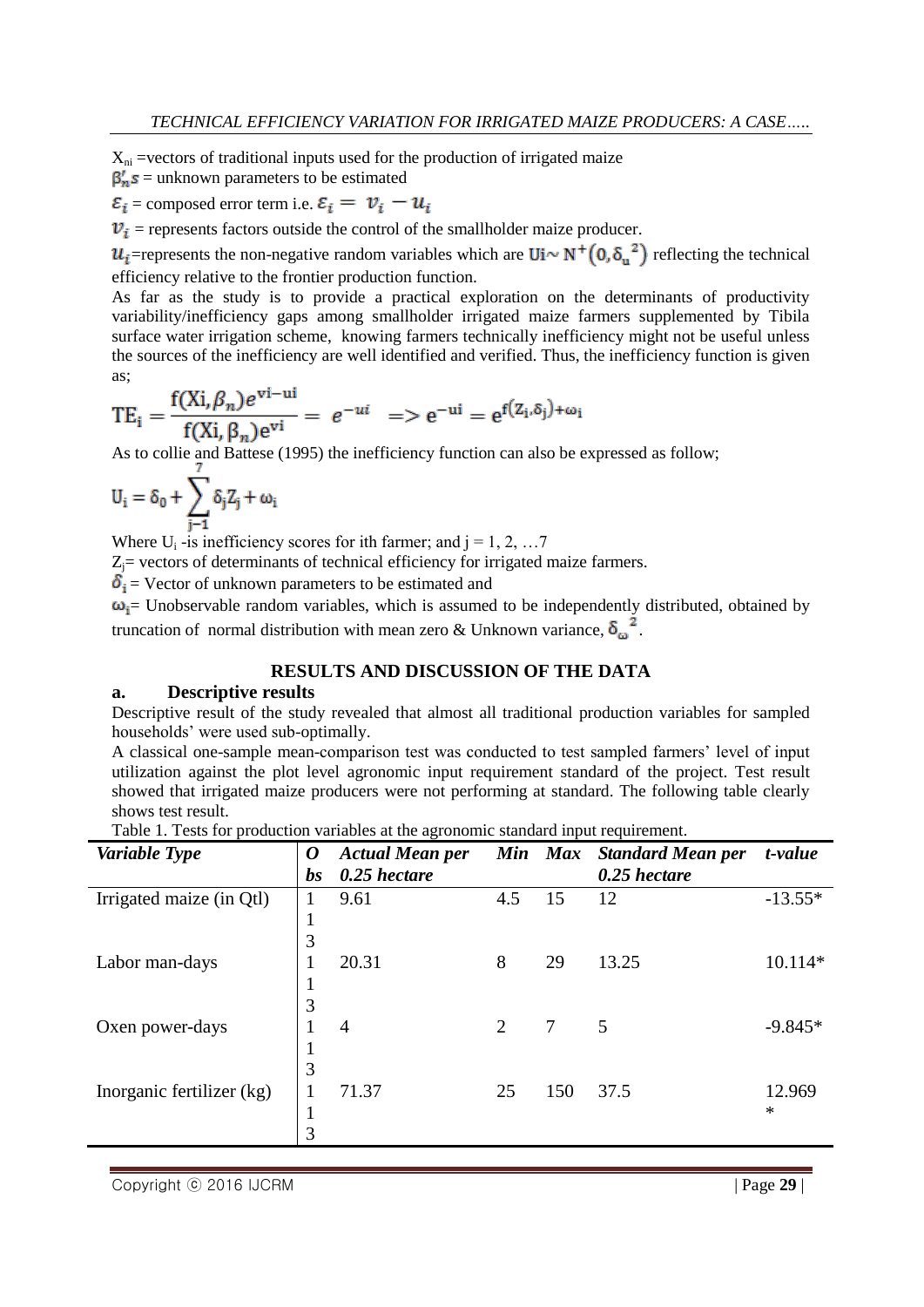| Seed rate (kg)     |               | 6.41 | Õ             |       | 10.666    |
|--------------------|---------------|------|---------------|-------|-----------|
|                    |               |      |               |       | $\ast$    |
|                    | 3             |      |               |       |           |
| Agrochemicals (lt) |               | 0.65 | $\mathcal{D}$ | 1.125 | $-9.373*$ |
|                    | л             |      |               |       |           |
|                    | $\mathcal{R}$ |      |               |       |           |

Note: \* all are significant at one % level of precision.

#### **b. Econometric results**

Before proceeding to examination of the parameter estimates of the production frontier and the factors that affect the inefficiency of the irrigated maize producers, some tests for variables incorporated under the estimation of stochastic production frontier and investigate the existence of inefficiency among irrigated maize producers are necessary.

First, test for the existence of the inefficiency component of the composed error term of the Stochastic Frontier Model. The null hypothesis is rejected at five % significance level since calculated Chi-Square exceeds tabulated Chi-Square (Kodde and Palm, 1986). Hence, stochastic frontier approach best fits the data under consideration.

Second, test for the selection of the appropriate functional form for the data; Cobb-Douglas versus Trans log production function; depends on the calculated (generalized) likelihood ratio, LR<sub>1</sub>  $(\lambda)^2$ which is equivalent to 16.08. Therefore, the null hypothesis, Cobb-Douglas production function represents the data adequately is rejected at five % significance level. Hence, Translog production function defined by Sargan  $(1971)$  as log-quadratic production<sup>3</sup> function adequately represents the behaviour of the irrigated maize production.

Third, null hypothesis the investigator explored is that farm-level technical inefficiencies are not affected by the farm and farmer-specific variables, and/or socio-economic variables included in inefficiency model i.e. Ho:  $\delta_1 = \delta_2 = \cdots = \delta_7 = 0$ . This hypothesis is rejected as well at 95 % level of confidence, suggesting the variables included in the model have significant contribution in explaining technical inefficiency of maize farmers.

Fourth, test whether the stochastic frontier production function is characterized by constant returns to scale or not. Looking the sum of all inputs elasticity of output i.e.  $\beta_1 + \beta_2 + \cdots + \beta_{10}$ , it is possible to decide on whether the returns to scale is decreasing or increasing. The sum of partial elasticity of output is 5.44 i.e. an increase all inputs by 1% will increase irrigated maize production by 5.44 %. The result of the test at 3 degrees of freedom with upper 10 % level of significance confirms that the calculate log likelihood-ratio test (11.13) is greater than the critical value  $x^2$  (10.50) showing null hypothesis Translog production function is characterized by CRS is strongly rejected.

| Variance parameters |   |        | Cobb-Douglas     | Log-Quadratic |                  |
|---------------------|---|--------|------------------|---------------|------------------|
| Sigma-squared       | σ | 0.0327 | $0.04(0.01)$ *** | 0.032         | $0.04(0.01)$ *** |
| <b>Gamma</b>        |   |        | $0.61(0.11)$ *** |               | $0.68(0.08)$ *** |
| LR                  |   | 35.83  | 53.65            | 40.725        | 61.85            |
| Generalized LR est. |   |        | 35.64            |               | 42.24            |
| Mean efficiency     |   |        | 91.66%           |               | 91.37%           |

Table 2. Variances parameters of stochastic frontier model

**Stochastic Production function Frontier Results.**

<u>.</u> <sup>2</sup>Represents the generalized likelihood ration statistics for one side error and computed as  $\lambda = -2(LH_0 - LH_1)$ <sup>3</sup>*Thanda Kyi and Matthias von Oppen (1999) also used log-quadratic production function as best functional form presenting the behaviour of irrigated rice farmers in Myanmar.*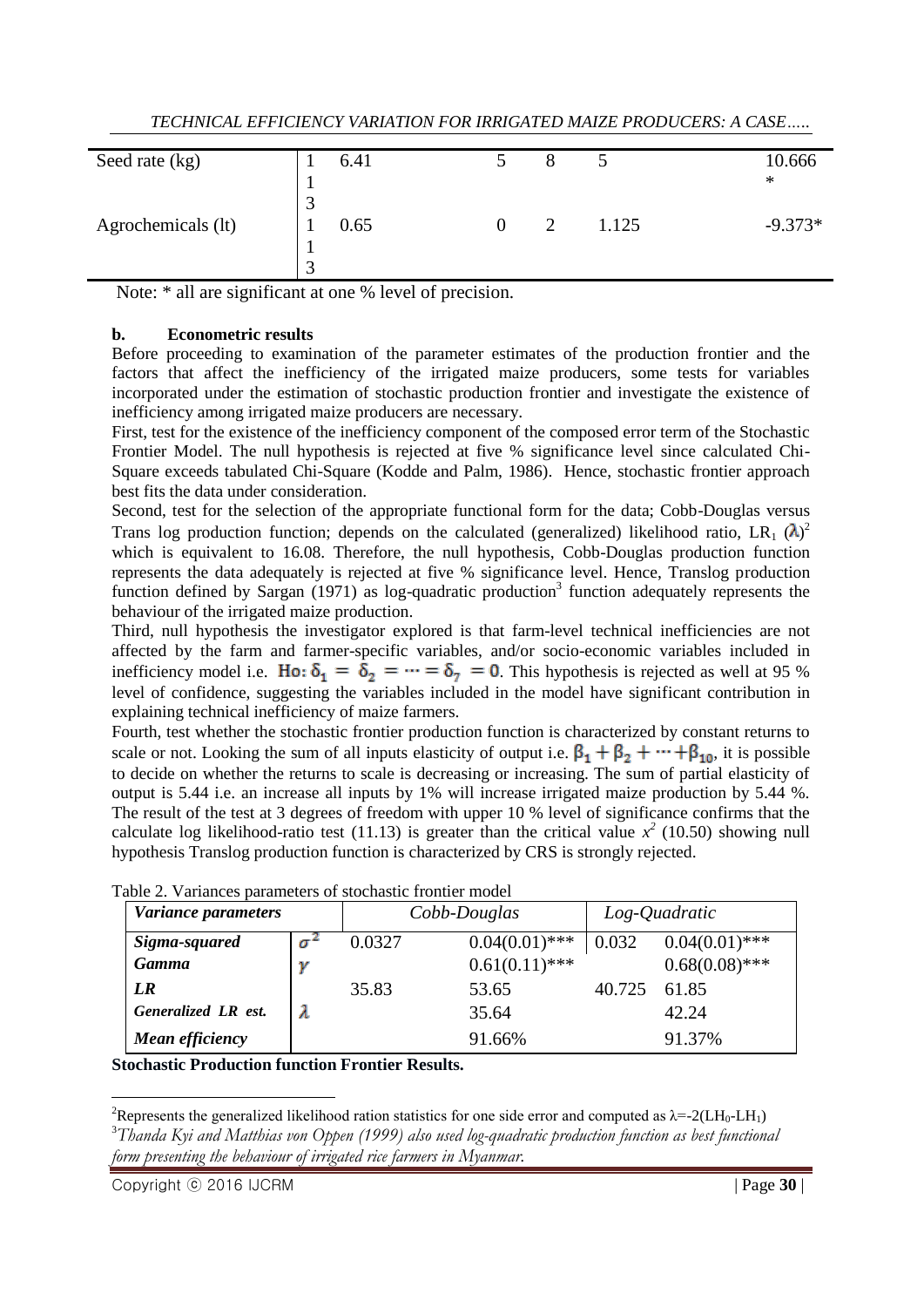|  | TECHNICAL EFFICIENCY VARIATION FOR IRRIGATED MAIZE PRODUCERS: A CASE |
|--|----------------------------------------------------------------------|
|  |                                                                      |

|                            |                      | Cobb-Douglas     |                  | $Log\text{-}Quadratic^4$ |                   |
|----------------------------|----------------------|------------------|------------------|--------------------------|-------------------|
| <b>Production Function</b> |                      | <b>OLS</b>       | <b>MLE</b>       | <b>OLS</b>               | <b>MLE</b>        |
| <b>Variable</b>            | Coef                 | Est.             | Est.             | Est.                     | Est.              |
| constant                   | $\beta_{\mathsf{o}}$ | $1.01(0.25)$ *** | $1.56(0.23)$ *** | 1.250(1.95)              | 0.52(0.97)        |
| <b>Lnland</b>              | $\beta_{\mathtt{1}}$ | 0.07(0.05)       | 0.01(0.05)       | $-0.226(0.44)$           | $2.33(0.51)$ ***  |
| Lnlabour                   | $\beta_{2}$          | $0.18(0.05)$ *** | $0.20(0.05)$ *** | $1.815(0.79)$ **         | $1.13(0.67)$ *    |
| Lnoxendays                 | $\beta_3$            | 0.09(0.07)       | 0.05(0.06)       | $1.658(0.77)$ **         | $2.34(0.56)$ ***  |
| Lnfertil                   | $\beta_4$            | 0.04(0.04)       | $-0.02(0.58)$    | 0.321(0.41)              | $-0.74(0.38)$ **  |
| <b>Lnseed</b>              | $\beta_{5}$          | $0.18(0.09)$ **  | 0.10(1.18)       | $-0.028(1.47)$           | 0.38(0.99)        |
| (Lnland) <sup>2</sup>      | $\beta_{\mathsf{6}}$ |                  |                  | 0.066(0.07)              | $0.82(0.25)$ ***  |
| $(Lnlabour)^2$             | $_{\beta_7}$         |                  |                  | $0.636(0.39)*$           | $-0.18(0.12)$     |
| $(Lnoxendays)^2$           | $\beta_{\mathtt{8}}$ |                  |                  | $-0.319(0.16)$ **        | $-0.47(0.11)$ *** |
| (Lnfertil) <sup>2</sup>    | βg                   |                  |                  | 0.056(0.05)              | $0.87(0.42)$ **   |
| $(Lnseed)^2$               | $\beta_{10}$         |                  |                  | 0.056(0.34)              | $-0.05(0.22)$     |

Table 3. Parameter Estimates of the Stochastic Production Frontier

**Note:** \*\*\*, \*\* and \* represents significance level at 1%, 5% and 10% respectively.

: Values in the bracket show the standard error.

**Source:** Author's calculation from survey data (2013)

As can be seen from above table, four out of five the classical inputs were found to be significant contributors to irrigated maize output (fertilizer with unexpected sign). This negative sign for chemical fertilizer may show that irrigated maize farmers apply excess inorganic fertilizer and hence each additional unit of inorganic fertilizer used is poorly affecting maize production (i.e. its contribution is negative). Hence, farmers were over utilized fertilizer compared to the stated standard of the project. This could be related to ineffective and inefficient use of fertilizer.

The coefficient of Land area under maize production has expected positive sign with an elasticity of 2.33 and is statistically significant at one % significance level. This finding is similar with Kidanemariam"s (2013) finding in the northern Ethiopian and Msuya et al (2008) in Tanzania.

Labor was found to have a positive sign and statistically significant at ten %, and which is consistent with my expectation expected sign with an elasticity of 1.13. This implies that increase in labour will significantly and positively increase irrigated maize output, keeping other variables constant. This study did not decompose labour variable in to family and hired labour.

Oxen power-days variable was also found to be an important variable for the production of irrigated maize and statistically significant at one % significance level.

The coefficient of seed rate is statistically insignificant and carries expected positive sign. This implies that a one % increase in seed rate will increases irrigated maize yield by 0.38 %, if they are planted using improved planting method (usually with the proposed seed rate), other variables kept constant. The coefficient estimated for seed rate and seed rate square indicates the existence of positive relationship with maize yield and diminishing returns to scale.

1

<sup>&</sup>lt;sup>4</sup>*The production function also called Translog production as to Sargan D. (1971) and used by Matthias*  $\ddot{\mathcal{O}}$ *Thanda(1999)*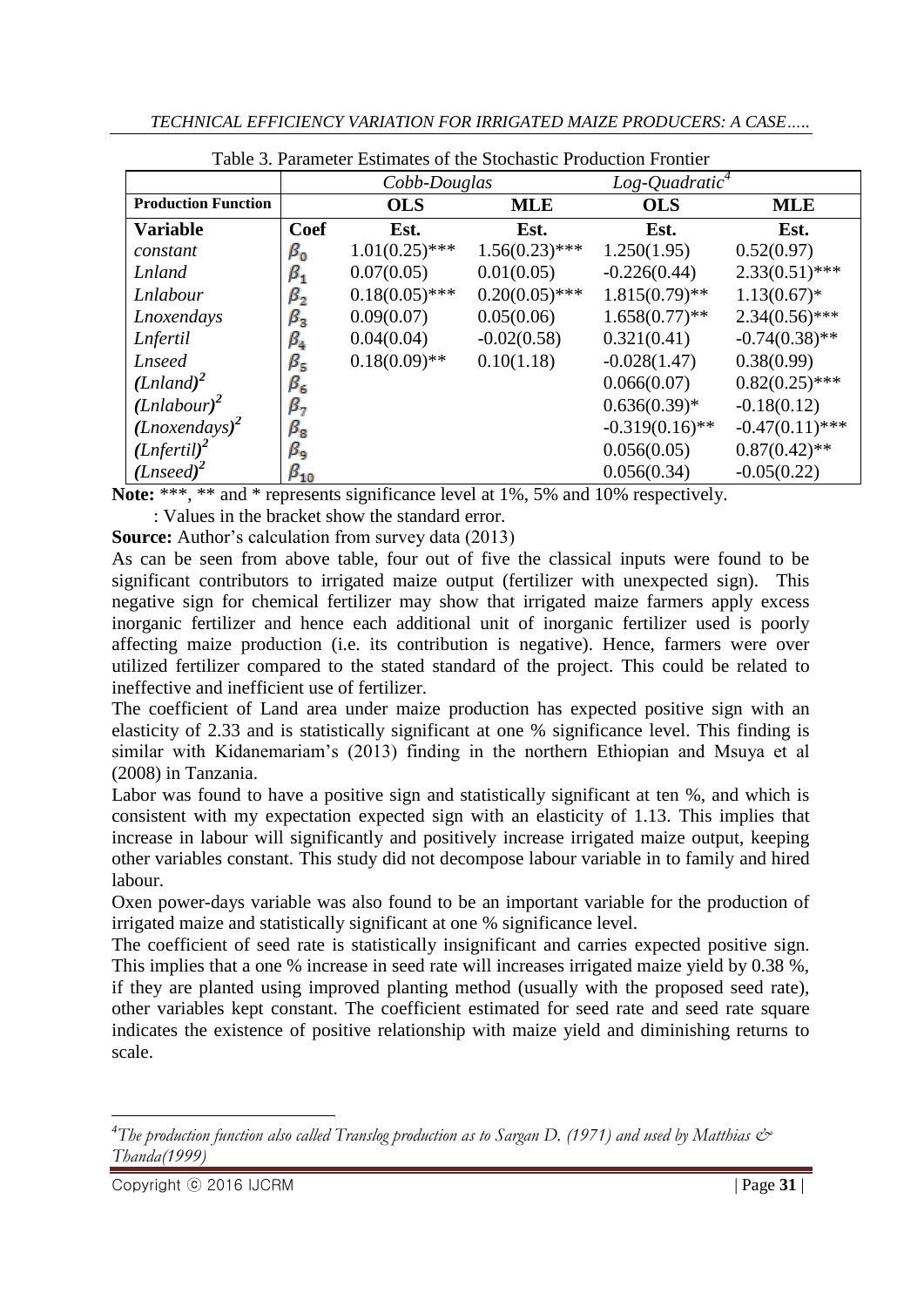## **TECHNICAL INEFFICIENCY MODEL RESULTS**

The mean efficiency estimate of irrigated maize producers was about 91.37 % with a maximum efficiency score of 98.29 % and minimum efficiency level of 58.21 %. This disparity shows the existence of room for improving the level of irrigated maize production through capacitating maize irrigators' performance (See table 1.).

| <b>Maximum Likelihood Estimates of Inefficiency Model Parameters.</b> |                         |                     |                           |  |  |
|-----------------------------------------------------------------------|-------------------------|---------------------|---------------------------|--|--|
|                                                                       |                         | <b>C-D</b> function | <b>Translog.</b> function |  |  |
| Constant                                                              | $\delta_{\mathfrak{o}}$ | 0.16(0.22)          | 0.137(0.26)               |  |  |
| $A$ geHHH                                                             | $\mathbf{o}_{1}$        | 0.01(0.01)          | $0.009(0.01)*$            |  |  |
| Dependency ratio                                                      | $\boldsymbol{\sigma}_2$ | 0.05(0.05)          | 0.054(0.06)               |  |  |
| <b>EducationHHH</b>                                                   | $\sigma_{\rm z}$        | $-0.04(0.02)$ *     | $-0.04(0.02)$ ***         |  |  |
| Livestockholdingtlu                                                   |                         | $-0.06(0.02)$ ***   | $-0.06(0.02)$ ***         |  |  |
| <i>Distance</i>                                                       | $\delta_{\mathsf{s}}$   | $-0.00(0.00)$       | $-0.003(0.00)$            |  |  |
| Amntofpesticide                                                       | $\mathfrak{o}_6$        | $-0.13(0.12)$       | $-0.01(0.14)$             |  |  |
| Crreceived                                                            | ο.,                     | $-0.58(0.31)$ *     | $-0.56(0.29)$ *           |  |  |

Table 4. Parameter estimates of inefficiency model

**Note:** \*\*\*, \*\* and \* represents significance level at 1%, 5% and 10% respectively. : Values in the bracket show the standard error.

**Source**: Author's calculation from survey data (2013)

Understanding the source of technical inefficiency and its extent is very important for policy making to address the problem in earlier. In this regard, demographic, socio-economic farm and farmer-specific and institutional variables were hypothesized to affect level of technical efficiency of irrigated maize producers of the study area.

Accordingly, the inefficiency model parameters were estimated by using one step maximum likelihood estimates.

Age of the farmer  $(\delta_1)$  is assumed to be the best proxy variable for farming experience implying older household heads are less efficient than younger household heads, as they are believed to be reluctant to change their methods of production compared to younger household heads. The result concurs with the hypothesis that as age of household head increase the inefficiency level increase in same direction. This finding contradicts with the findings of Kidanemariam (2013), Shumet (2011) and Haileselassie (2005) in Ethiopia. But it is similar with the findings of Bernadette (2011) in Zambia and Ahmed et al (2002) in Pakistan.

**Dependency ratio**  $(\delta_2)$  **is another source of technical efficiency variation for irrigated maize** producers and has strong association with family size and irrigable land area owned by the household. The variable has expected positive sign even though statistically non-significant. The study finding is similar with the finding of Mohammed (2011) on technical efficiency estimation for extension participant and non-participant farm households and Shumet (2011) on crop producing smallholder farmers though statistically insignificant and not different from zero. Hence, Household with high dependency ratio will have high inefficiency score than the low dependency ratio.

**Educational level of household head**  $(\delta_3)$ **; Education equips farm household with the** necessary knowledge of how to allocate their scarce resource in appropriate way by increase the adoption and spread technological innovations that shifts their production frontier outward. The variable has expected negative sign and statistically significant at one % significance level. This finding of the study is similar with findings of Kidanemariam (2013),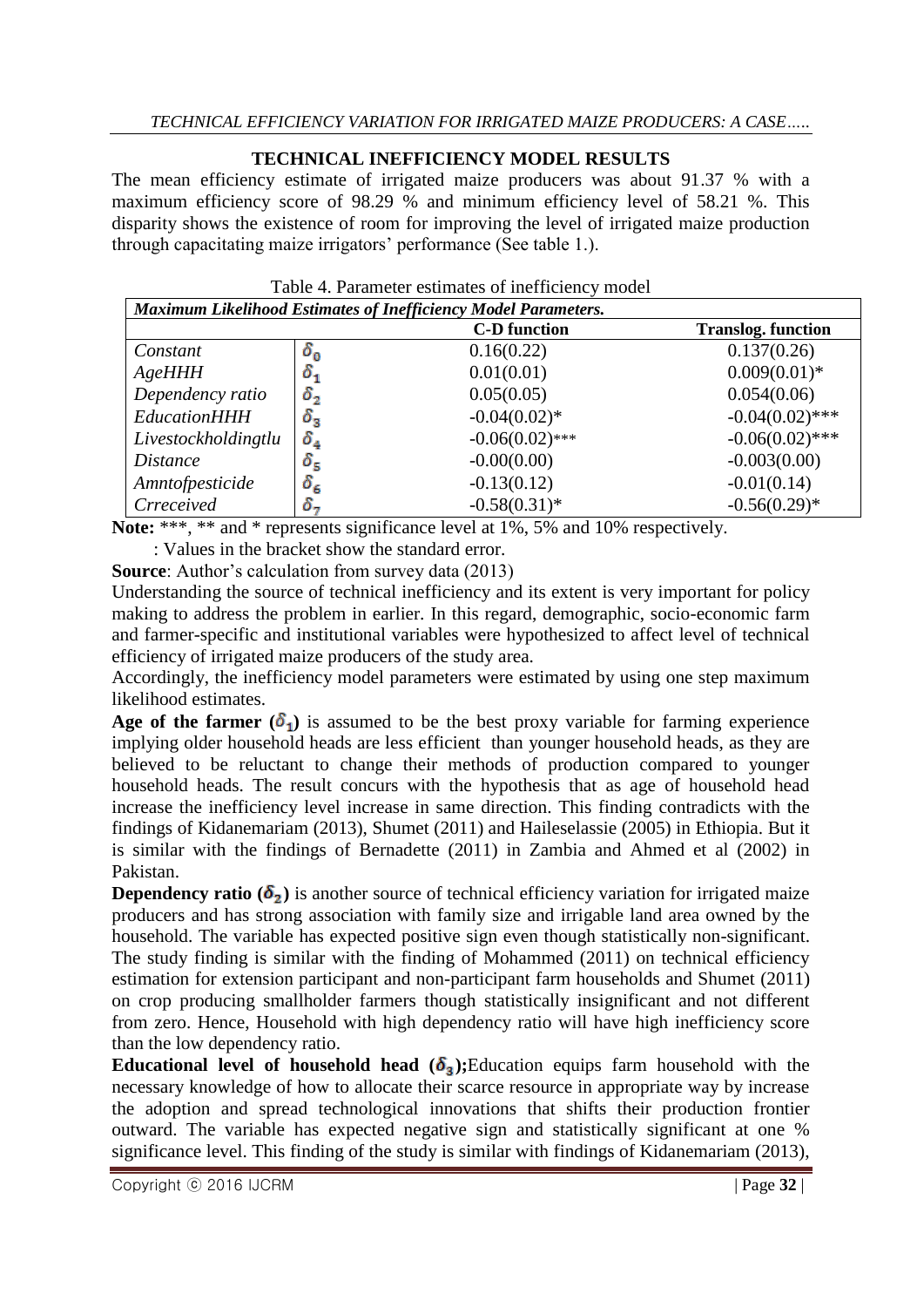Shumet (2011), Haileselassie (2005) and Weir and Knight (2000) in Ethiopia and Ephraim C. (2007) in Malawi, Olatomide and Omowumi (2010) in Nigeria and Bernadette (2011) in Zambia.

**Livestock holding (TLU) (** $\delta_4$ **);** Ownership of Livestock for smallholder farmer is perceived as prestige and accumulation of wealth status. It influences farmers' efficiency level through equipping the farmer to have more income to buy improved agricultural technologies such as seed, pesticides, etc. It has expected negative sign and statistically significant at one % level of significance. This finding is supported by the finding of Shumet (2011) and Tsegaye and Ernst in Jimma zone though the magnitude is relatively big in this study. This might be because of the fact that the area was predominated by pastoralists and agro-pastoralists.

**Distance of plot from homestead (minutes) (** $\delta_5$ **);**Distance is the time span required to reach the plot under irrigated maize production from homestead of the farm household and is essential variable in explaining the capacity of the farmers to perform on the plot. Households nearer to plot have better chance for managing and seeing ever growing of the maize which in turn will improve maize production and productivity. However, the study outcome shows distance has unexpected negative sign and statistically insignificant and its effect on technical inefficiency was not different from zero.

The negative sign supports the argument that farmers become more efficient when their plot far from their homestead they permanently live since they prefer to build temporary house called locally "Godoo" on the plot until maize harvested than going here and there. This finding contradicts with other findings like Kidanemariam (2013) and Mohammed (2011) in the northern Ethiopia and Msuya et al (2008) in Tanzania.

**Received credit (** $\delta_7$ **);** Access to credit enables farmers to purchase inputs that they cannot afford from their own resources. The acquisitions of these inputs in turn require more advanced production technique that enhances production and productivity. Hence, smallholder farmers who received credit to finance the acquisition of expensive improved inputs are more efficient than their counterpart. The coefficient has the expected negative sign and statistically significant at 10%. The negative sign shows that credit recipient are more efficient than their counterpart. This empirical result is similar with the findings of Shumet (2011), Bernadette C. (2001), Msuya et al (2008), Haileselassie (2005) and Ahmed et al (2002).

## **CONCLUSION AND RECOMMENDATIONS**

## **CONCLUSION**

The study used the household survey data covering randomly selected 113 irrigated maize farmers in two districts of Arsi zone. Parameter estimates for the stochastic frontier production function including inefficiency model was made by using one step estimation technique. All production variables used in the study shows a positive relationship with irrigated maize production and productivity except the variable fertilizer which has a negative sign against the prior expectation indicating a one % increase in inorganic fertilizer, decreases irrigated maize output by 0.61% at an increasing rate. Hence, inorganic fertilizer is not used as recommended by the plot level standard input requirement.

The result of the study within a limit of partial productivity analysis indicates that labour inputs, oxen-days, fertilizer and improved maize seed rate are very important inputs for irrigated maize production by smallholder farmers benefited from Tibila surface water irrigation scheme. Hence, increasing these inputs can increases irrigated maize production via productivity enhancement. The sum of partial elasticity of irrigated maize output is 5.44 implying an increase in all inputs by one % will increase irrigated maize production by 5.44%.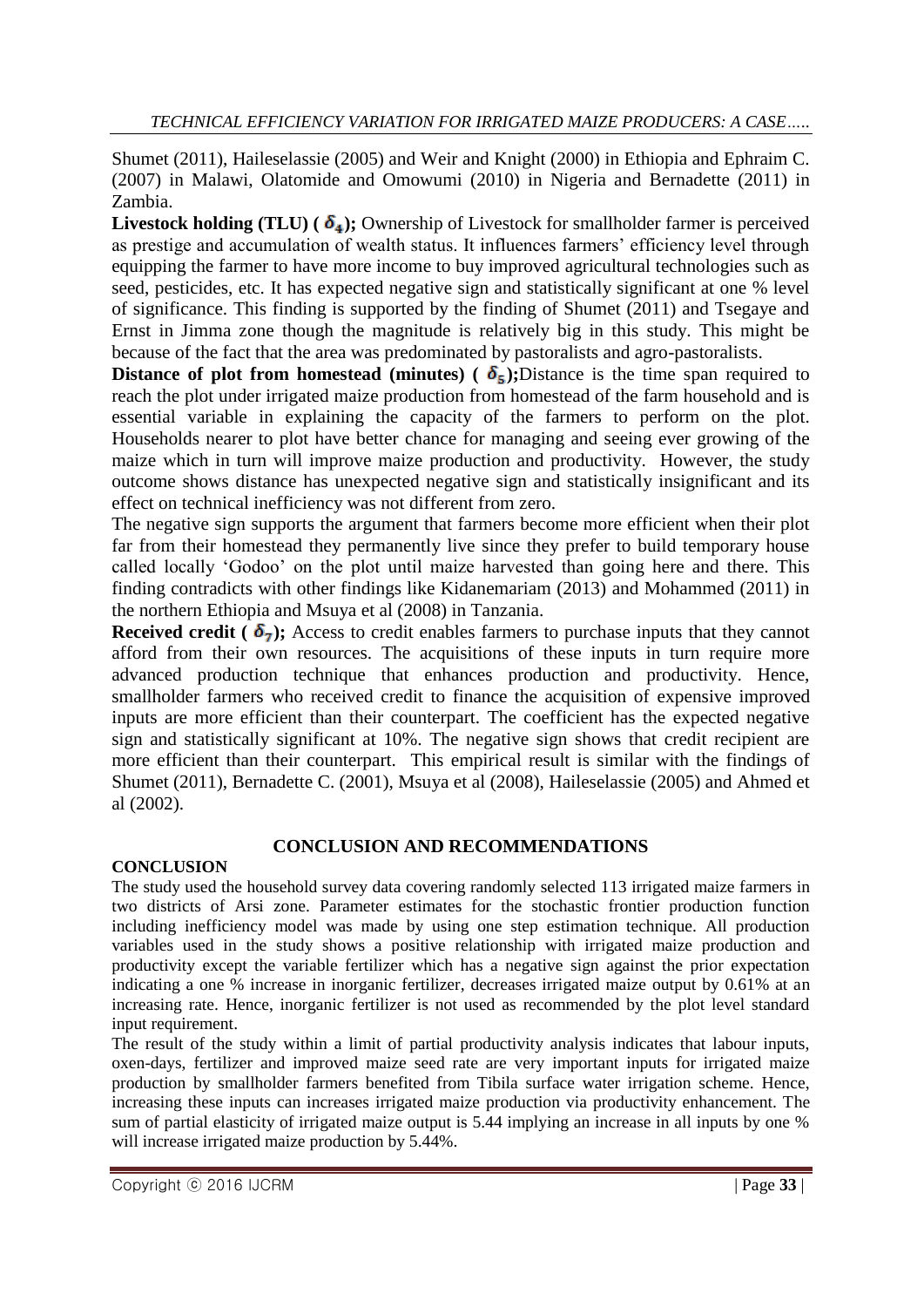The stochastic frontier production function estimation show that there is technical efficiency variation among smallholder irrigated maize producers. Based on estimation result the variation in efficiency among maize irrigators was explained by age of farmer, dependency ratio within a household, educational level of household head, livestock holding, distance of irrigated maize plot from the residence of the household, amount of agrochemicals used and uptake of credit. The efficiency result shows on average smallholder farmers are producing at higher level though some farmers are operating far from the production frontier. This indicates the existence of significant possibility to expand irrigated maize production and productivity by enhancing production efficiency of these smallholder farmers though they are operating closer to production frontier on average.

## **RECOMMENDATIONS**

Based on study result the following policy recommendations are drawn.

## *Focus on productivity-enhancing approaches.*

The positive and statistical significance of major traditional inputs show the importance of convectional inputs in subsistence farming implying better access and use of these inputs could lead to higher irrigated maize production and productivity for target group. However, the farmers of the study area are familiar for a long time with pastoral practices. For this reason they may have knowledge gap in cropping up by irrigation with the plot level standard agronomic inputs requirement recommended on the introduced project. Thus, to reverse such condition;

 Capacity building programs should be arranged and executed to capacitate the beneficiaries of project through vigorous grass-root level extension work, farmers' active participation, and on-farm demonstration by the regional government.

 Land use planning should be implemented so as to ensure optimum and sustainable land use by putting all irrigation command areas into production.

 Integrated soil fertility management should be organized and implemented by the government than mobilizing farmers to take inorganic fertilizer as best technology.

## *More attention on technical efficiency-enhancing approaches.*

As far as the study result indicates 62% of productivity variations observed among smallholder farmers are mainly related to the variance in irrigated maize farm management, there should be some sort of institutional set up such as FTC, demonstration sites, farmers' field day, etc. in which management tasks can be shared and resource management strategies can and should be adjusted towards efficiency-enhancing approaches for younger smallholder farmers.

## *Encouraging livestock ownership*

Promoting farmers ownership of livestock asset through livestock credit programme can serve as useful policy aimed at increasing agricultural productivity since it influence farmers' efficiency level through equipping the farmer to have more income used for financing maize inputs and better opportunity to have draught power. Therefore, intervention to improve livestock varieties should be encouraged.

## *Expanding credit facilities*

Credit empowers smallholder farmers to purchases inputs that they cannot afford from their own resources, which enhance production and productivity of irrigated maize. Hence, the government should establish and expand the service rendered by credit providing institutions such as microfinance institutions in the area.

## *Improving educational level of farmers*

Education equips farm household with the necessary agricultural farming knowledge thereby facilitating information dissemination regarding modern agricultural technology, input utilization, technical know-how and environmental preservation that shifts their production frontier outward. However, the area is prone to flooding that usually obstructed the movement of farmers and their children not to go to school beyond certain kilometers for education. Therefore, intervention to improve educational status of farmers by the government and non-governmental organizations should be promoted.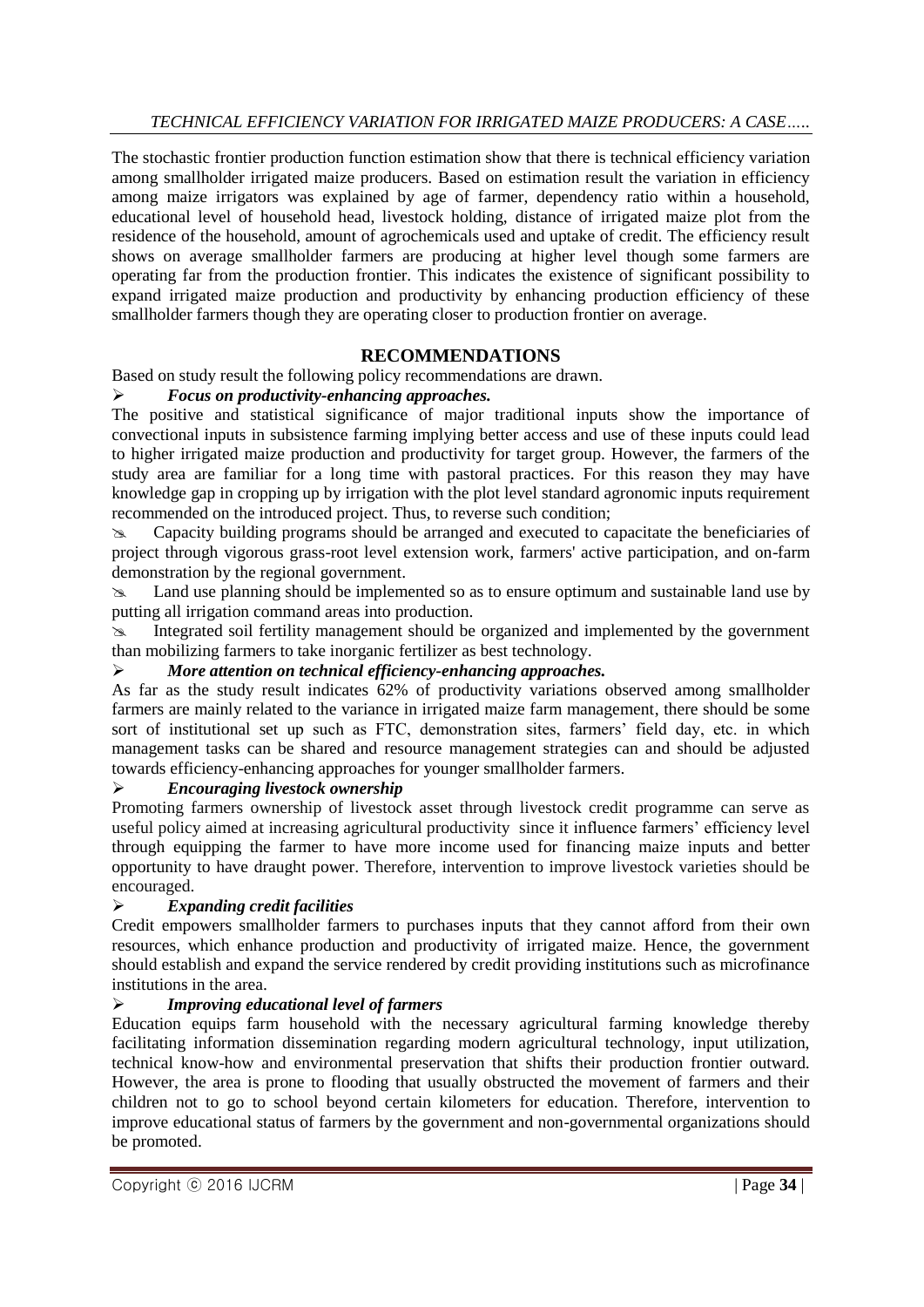#### **REFERENCES**

- [1] Admassie, A. And F. Heidhues, 1996, Estimation of technical efficiency of smallholder farmers in the central highlands of Ethiopia. Ethiopian journal of agricultural economics.
- [2] Adugna, Marelign, M. (2010). Analysis of Technical and Allocative Efficiency of Irrigated Vegetables Production: The Case of Smallholder Farmers in Fogera Woreda, Amhara Region. Unpublished MSc. Thesis. Haramaya University, Ethiopia.
- [3] Ahmad et al (2002) Wheat Productivity, Efficiency, and Sustainability: A Stochastic Production Frontier Analysis Munich Personal RePEc Archive Paper No. 3672.
- [4] Aigner, D. and S. Chu, 1968, "On Estimating the Industry Production Function," American Economic Review.
- [5] Aigner, D., C. Lovell and P. Schmidt (1977) "Formulation and Estimation of Stochastic Frontier Production Function Models", Journal of Econometrics, 6, 21-37.
- [6] Alemayehu Ethiopia Derege, 2010, Analysis of factors affecting the technical efficiency of coffee producers in Jimma zone, Addis Ababa graduate school.
- [7] Alemu Z.G. 2005, Causes of instability in cereal Production in Ethiopia.
- [8] Bamlaku A. Alemu, E-A Nuppenau and H. Boland(2009)Technical Efficiency of Farming Systems across Agro-ecological Zones in Ethiopia: An Application of Stochastic Frontier Analysis, Justus-Liebig University of Giessen, Germany.
- [9] Bernadette Chewe Chimai (2011) Determinants of Technical Efficiency in Smallholder Sorghum Farming in Zambia: Graduate thesis, School of The Ohio State University.
- [10] Bill & Melinda Gates Foundation (2010) Accelerating Ethiopian Agriculture Development for Growth, Food Security, and Equity.
- [11] Coelli, T. 1996, A Guide to Frontier Version 4.1. A Computer Program for Stochastic Frontier and Cost Function Estimation, CEPA Working paper 96/07.
- [12] Cresensia Asekenye (2012) An Analysis of Productivity Gaps among Smallholder Groundnut Farmers in Uganda and Kenya, University of Connecticut Graduate School.
- [13] Endrias Geta, Ayalneh Bogale, Belay Kassa and Eyasu Elias (2010) Productivity and efficiency analysis of smallholder maize producers in southern Ethiopia, IFPRI.
- [14] Ephraim W. Chirwa, 2007, Sources of Technical Efficiency among Smallholder Maize Farmers in Southern Malawi, African Economic Research Consortium, Nairobi.
- [15] Essa C. Mussa, Gideon A. Obare, Ayalneh Bogale, Franklin P. Simtowe (2011) Resource use efficiency of smallholder crop production in the central highlands of Ethiopia.
- [16] Fantu N., Guush B., Sinafikeh A., Gerawork G., Alemayehu S. & John Hoddinott (2011) Sources of Inefficiency and Growth in Agricultural Output in Subsistence Agriculture: A Stochastic Frontier Analysis, ESSP II (ESSP II) Working Paper 019.
- [17] Getu Hailu, Vera Bitsch, Belay Kassa and Harmen Storck (1998) Technical Efficiencies of Smallholder Annual Crop Production in Moisture Stress Area of Eastern Oromia of Ethiopia: A Stochastic Frontier Analysis. Ethiopian Journal of Agricultural Economics.
- [18] Green, H.W., (2003).Econometric Analysis 5th , Printice Hall, Pearson Education, Inc. Upper Saddle River, Newjersy. New York University.
- [19] Greene W., 1980b, "On the Estimation of a Flexible Frontier Production Model," Journal of Econometrics, 3.
- [20] Greene, W., 1980a, "Maximum Likelihood Estimation of Econometric Frontier Functions" Journal of Econometrics, 13.
- [21] Greene, W., 1980b, "On the Estimation of a Flexible Frontier Production Model," Journal of Econometrics.
- [22] Haileselassie Amare, 2005, Analysis of Technical Efficiency In Sorghum Production: The Case of Smallholder Farmers In Raya-Azebo District, Southern Tigray, Ethiopia. Graduate thesis, Haramaya University.
- [23] Jema (2008) "Economic efficiency and marketing performance of vegetable production in the eastern and central parts of Ethiopia".Doctoral thesis.Faculty of Natural Resource and Agricultural Economics, Appsala, Swedish University.
- [24] Joachim N. Binam et al (2005) Source of technical efficiency technical efficiency among smallholder maize and peanut farmers in Slash and Burn agricultural zone of Cameroon, journal of economic cooperation.